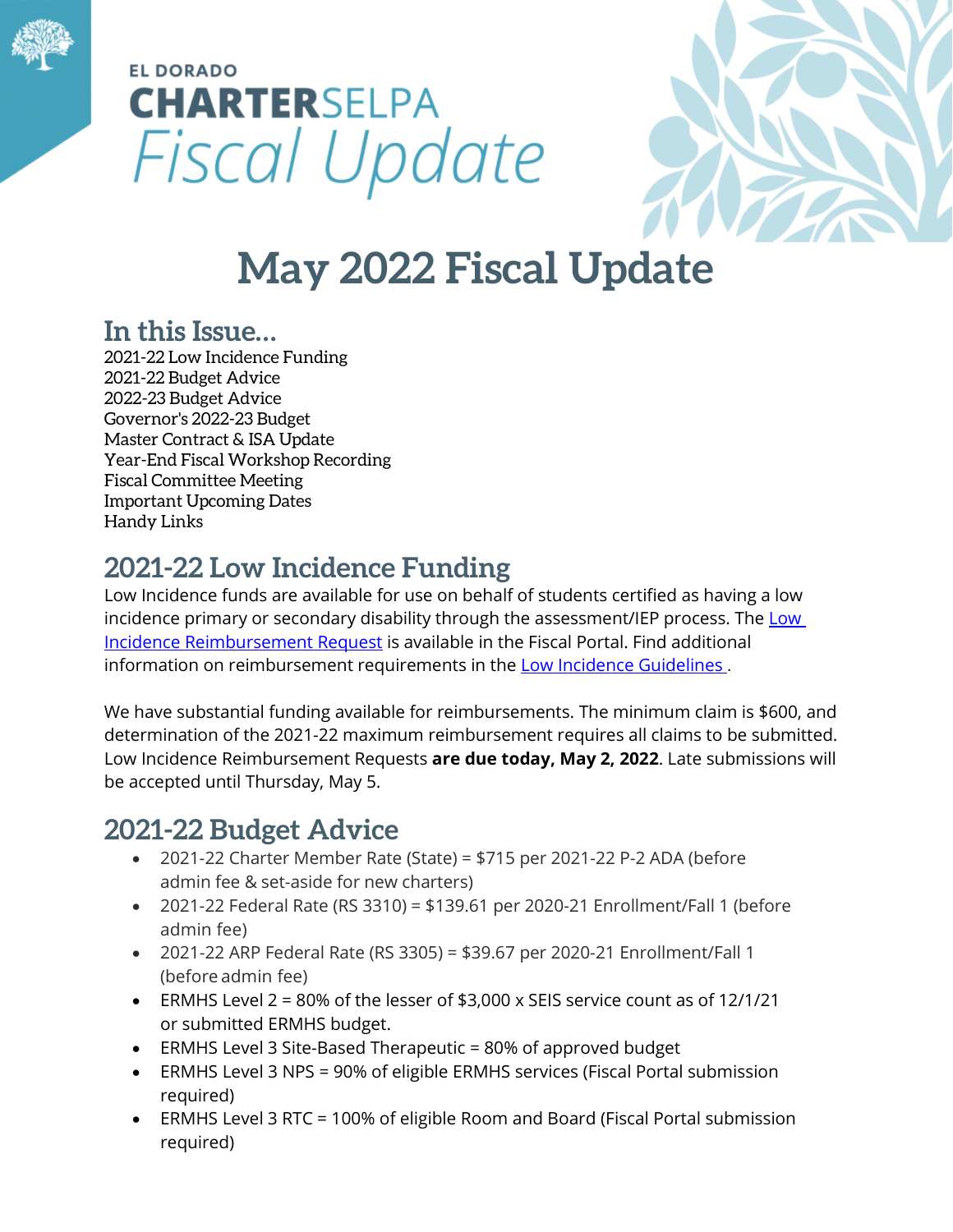• Low Incidence = Up to \$1000 for eligible materials/services per student, which will likely increase upon final funding determination (see Low Incidence article below)

#### **2022-23 Budget Advice**

The following is based on the Governor's January Proposed Budget:

- 2022-23 Charter Member Rate (State) = \$820 per the higher of 2020-21, 2021-22, or 2022-23 P-2 ADA (before admin fee & set-aside for new charters).
- 2022-23 Federal Rate = \$125.00 per 2021-22 Enrollment/Fall 1 (before admin fee).
- 2022-23 ERMHS budget advice will be issued once the Governor's proposed direct LEA funding of mental health revenue is or is not part of the final state budget.
- Low Incidence = Up to \$1,000 for eligible materials/services per student, which may increase upon final funding determination (Fiscal Portal submission required).

#### **Governor's 2022-23 Budget**

The next public update from the Governor's Office about the 2022-23 state budget is his May Revise press conference, due by May 13. We will report anything significant via an email blast.

### **Master Contract & ISA Update**

The [2022-23 Master Contract](https://charterselpa.org/wp-content/uploads/2022/03/State-SELPA-2022-2023-Final-Master-Contract-TOC-1.docx) and [2022-23 ISA](https://charterselpa.org/wp-content/uploads/2022/04/22-23-ISA-02-15-2022.xlsx) have been posted to the on the business web page. The [2021-22 Master Contract](https://view.officeapps.live.com/op/view.aspx?src=https%3A%2F%2Fcharterselpa.org%2Fwp-content%2Fuploads%2F2021%2F03%2F2021-2022-Master-Contract.docx&wdOrigin=BROWSELINK) and 2021-22 Individual Services Agreement [\(ISA\)](https://view.officeapps.live.com/op/view.aspx?src=https%3A%2F%2Fcharterselpa.org%2Fwp-content%2Fuploads%2F2021%2F03%2F2021-22-Individual-Services-Agreement-ISA.xlsx&wdOrigin=BROWSELINK) templates are also still available.

### **Year-End Fiscal Workshop Recording**

The April 28 Year-End Fiscal Workshop [recorded webinar](https://youtu.be/Uy0L-WlKJVM) and [presentation](https://charterselpa.org/wp-content/uploads/2022/04/Fiscal-Workshop-April-2022-23-PowerPoint-Reduced.pdf) are now available on the Charter SELPA website.

### **Fiscal Committee Meeting**

A Fiscal Committee Meeting will be held on June 7, 2022. This meeting will cover results from the May 2022 CEO Council meeting that impact special education finance, as well as update state, federal, and educationally related mental health funding. The webinar will begin at 10:00 AM. You can register [here.](https://edcoe.force.com/edcoeevents/s/lt-event?id=a4Q3l000000OCW1EAO&site=a3F3l000002ibi9EAA)

#### **Important Upcoming Dates**

- **05/02/22** Low Incidence Reimbursement Request
- **05/02/22** Final ERMHS Determination
- **05/26/22** CEO Council Meeting
- **05/31/22** Checks Issued (21-22 May State)
- **06/07/22** Fiscal Committee Meeting